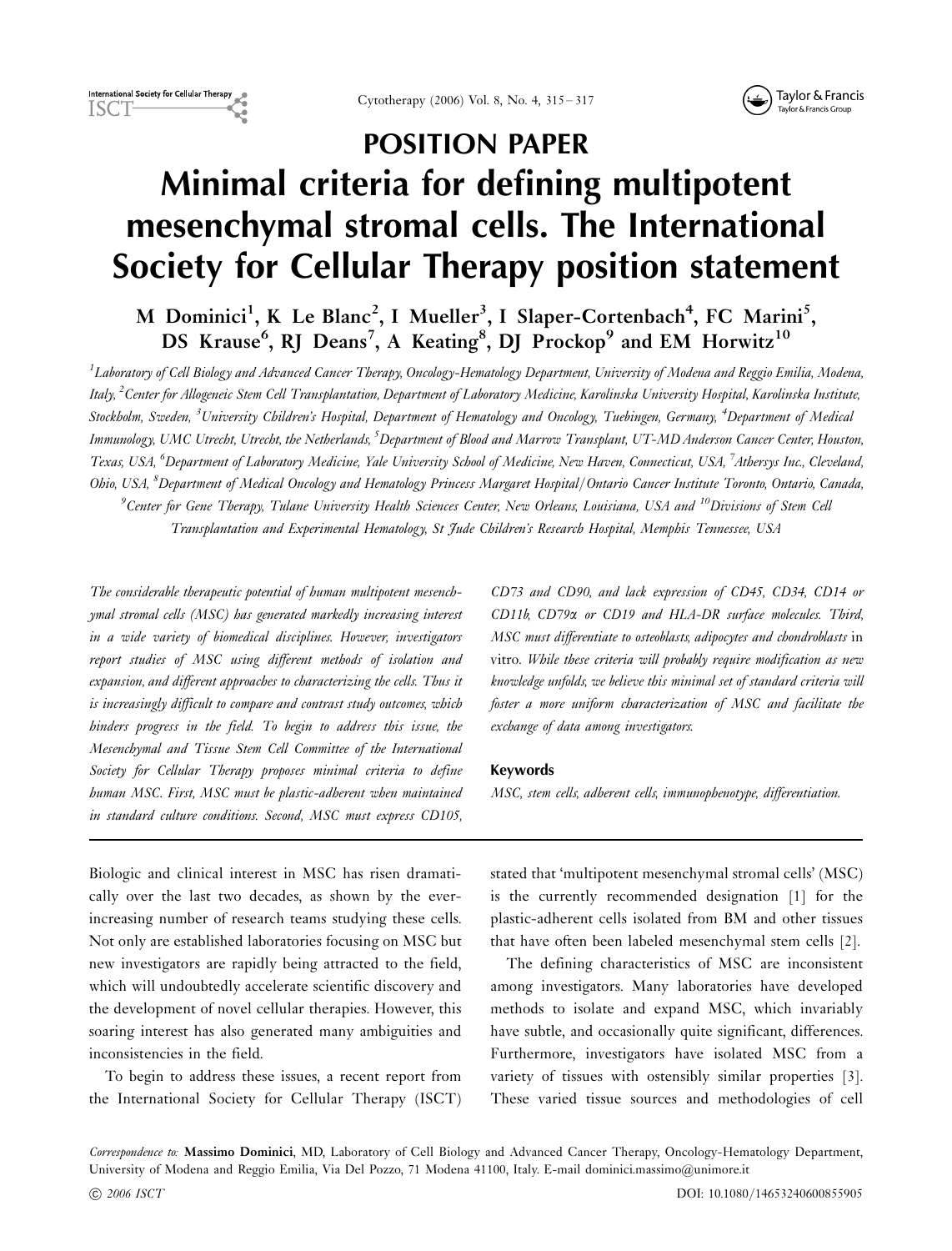preparation beg the question of whether the resulting cells are sufficiently similar to allow for a direct comparison of reported biologic properties and experimental outcomes, especially in the context of cell therapy. This question of cell equivalence is, in part, because of the lack of universally accepted criteria to define MSC. Most importantly, the inability to compare and contrast studies from different groups is likely to hinder progress in the field.

To address this problem, the Mesenchymal and Tissue Stem Cell Committee of the ISCT proposes a set of standards to define human MSC for both laboratory-based scientific investigations and for pre-clinical studies. These identifying criteria should not be confused with release specifications for clinical studies, as the current proposal is intended solely as identifying criteria for research purposes. The aim of this position statement is to provide the scientific community with a standard set of criteria, based on the best currently available data, to define the identity of MSC, recognizing that future research will probably mandate a revision of the criteria as new data emerge.

We propose three criteria to define MSC:

- adherence to plastic
- specific surface antigen (Ag) expression
- multipotent differentiation potential (Table 1).

First, MSC must be plastic-adherent when maintained in standard culture conditions using tissue culture flasks. Second,  $\geq 95\%$  of the MSC population must express CD105, CD73 and CD90, as measured by flow cytometry. Additionally, these cells must lack expression  $(52\%)$ positive) of CD45, CD34, CD14 or CD11b, CD79a or CD19 and HLA class II. Third, the cells must be able to differentiate to osteoblasts, adipocytes and chondroblasts under standard in vitro differentiating conditions.

Table 1. Summary of criteria to identify MSC

| 1 Adherence to plastic in standard culture conditions |                                                              |                                        |
|-------------------------------------------------------|--------------------------------------------------------------|----------------------------------------|
|                                                       | 2 Phenotype Positive $(\geq 95\% +)$ Negative $(\leq 2\% +)$ |                                        |
|                                                       | CD105                                                        | CD45                                   |
|                                                       | CD73                                                         | CD34                                   |
|                                                       | CD90                                                         | CD <sub>14</sub> or CD <sub>11</sub> b |
|                                                       |                                                              | $CD79\alpha$ or $CD19$                 |
|                                                       |                                                              | $HI.A-DR$                              |

3 In vitro differentiation: osteoblasts, adipocytes, chondroblasts (demonstrated by staining of in vitro cell culture)

Plastic adherence is a well-described property of MSC, and even unique subsets of MSC that have been described maintain this property [4,5]. While MSC may be maintained, and possibly expanded, without adherence [6], these protocols typically require very specific culture conditions, and these cells, if maintained under more standard conditions, would be expected to demonstrate adherence if the cells are to be considered a population of MSC.

Surface Ag expression, which allows for a rapid identification of a cell population, has been used extensively in immunology and hematology. To identify MSC, we propose that cells should express CD105 (known as endoglin and originally recognized by the MAb SH2), CD73 (known as ecto 5' nucleotidase and originally recognized by the MAb SH3 and SH4) and CD90 (also known as Thy-1). Novel surface markers that may be identified in the future could lead to modifications of these criteria. To assure that studies of heterogeneous populations of MSC are not confounded by other cells, we recommend that lack of expression of hematopoietic Ag be used as additional criteria for MSC as they are not known to express these Ag. For this purpose, we recommend that a panel of Ag be used to exclude the cells most likely to be found in MSC cultures. CD45 is a pan-leukocyte marker; CD34 marks primitive hematopoietic progenitors and endothelial cells; CD14 and CD11b are prominently expressed on monocytes and macrophages, the most likely hematopoietic cells to be found in an MSC culture; CD79 $\alpha$  and CD19 are markers of B cells that may also adhere to MSC in culture and remain vital through stromal interactions; and HLA-DR molecules are not expressed on MSC unless stimulated, e.g. by IFN- $\gamma$ . Only one of the two macrophage and B-cell markers needs to be tested. Each group of investigators should select the marker(s) that is (are) most reliable in their laboratory.

Finally, the biologic property that most uniquely identifies MSC is their capacity for trilineage mesenchymal differentiation. Thus, cells must be shown to differentiate to osteoblasts, adipocytes and chondroblasts using standard in vitro tissue culture-differentiating conditions. Differentiation to osteoblasts can be demonstrated by staining with Alizarin Red or von Kossa staining. Adipocyte differentiation is most readily demonstrated by staining with Oil Red O. Chondroblast differentiation is demonstrated by staining with Alcian blue or immunohis